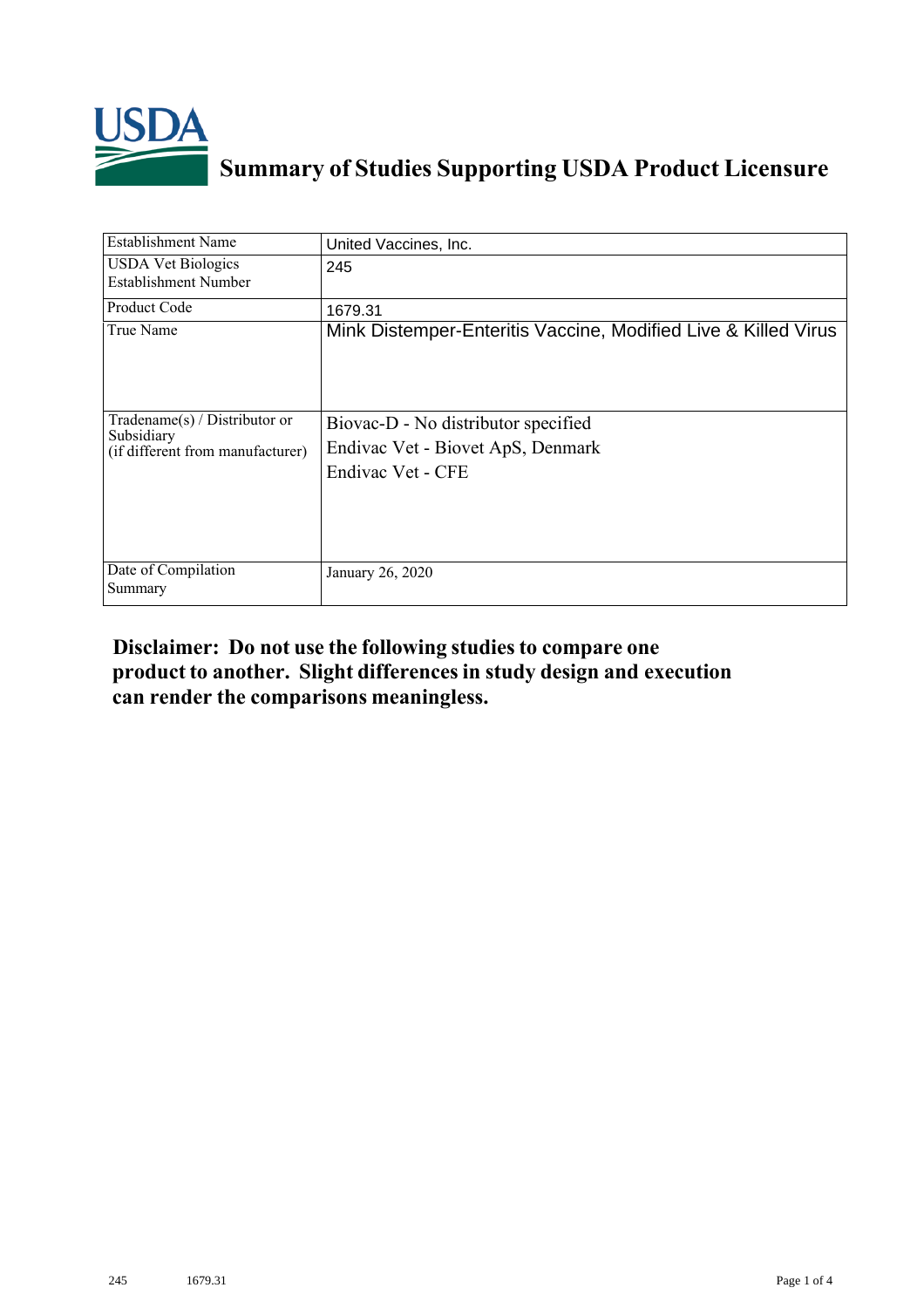| <b>Study Type</b>              | Efficacy                                                                                                                                                                                      |
|--------------------------------|-----------------------------------------------------------------------------------------------------------------------------------------------------------------------------------------------|
| <b>Pertaining to</b>           | Distemper Virus                                                                                                                                                                               |
| <b>Study Purpose</b>           | To demonstrate efficacy against distemper virus                                                                                                                                               |
| <b>Product Administration</b>  |                                                                                                                                                                                               |
| <b>Study Animals</b>           | Ferret                                                                                                                                                                                        |
| <b>Challenge Description</b>   |                                                                                                                                                                                               |
| <b>Interval observed after</b> |                                                                                                                                                                                               |
| challenge                      |                                                                                                                                                                                               |
| <b>Results</b>                 | Study data were evaluated by USDA-APHIS prior to product<br>licensure and met regulatory standards for acceptance at the time<br>of submission. Study data, however, are no longer available. |
| <b>USDA Approval Date</b>      | 24 November 1969                                                                                                                                                                              |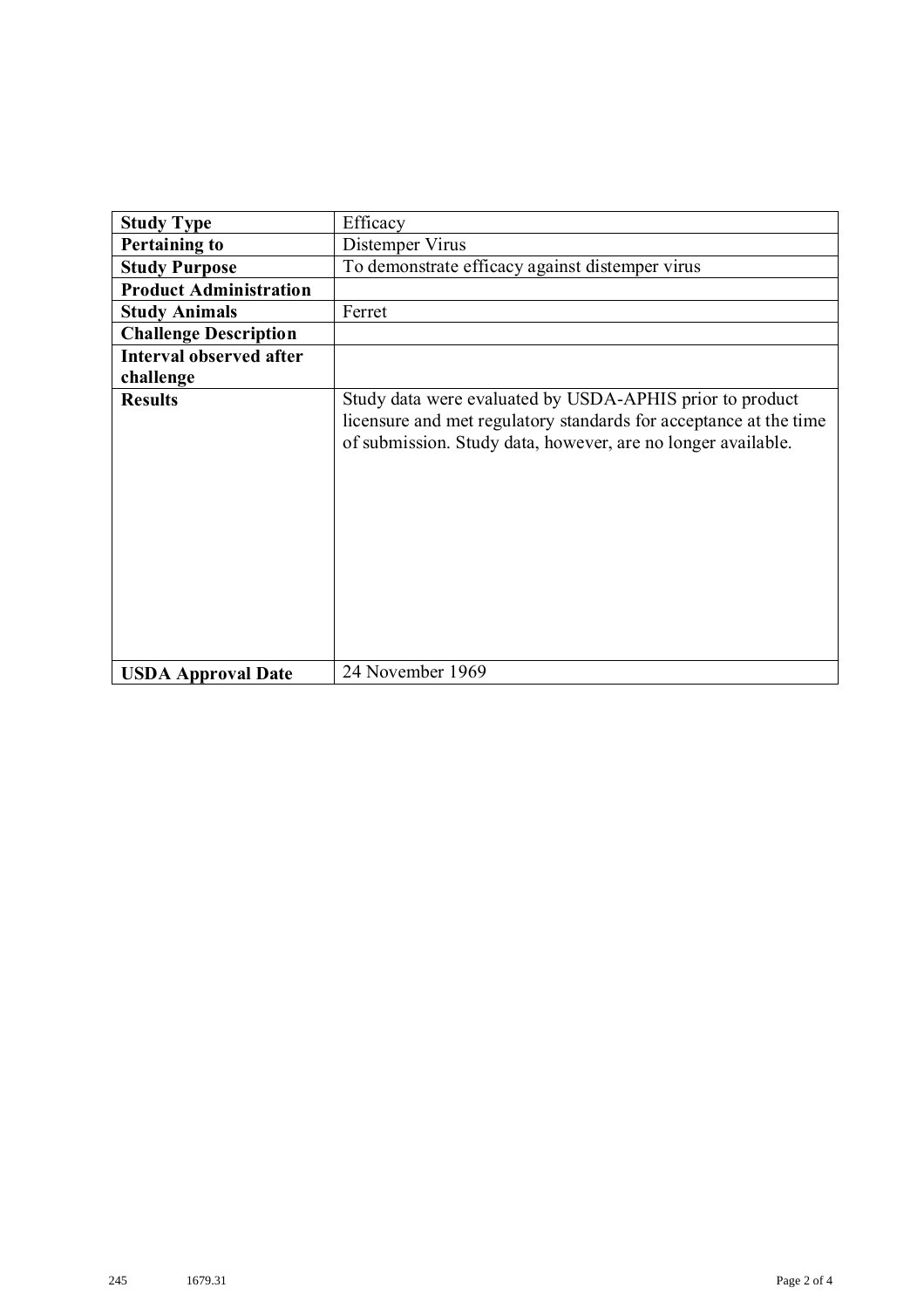| <b>Study Type</b>              | Efficacy                                                                                                                                                                                      |
|--------------------------------|-----------------------------------------------------------------------------------------------------------------------------------------------------------------------------------------------|
| <b>Pertaining to</b>           | Mink Enteritis Virus Type 1                                                                                                                                                                   |
|                                | Mink Enteritis Virus Type 2                                                                                                                                                                   |
| <b>Study Purpose</b>           | To demonstrate efficacy against virus enteritis, types 1 and 2                                                                                                                                |
| <b>Product Administration</b>  |                                                                                                                                                                                               |
| <b>Study Animals</b>           | Ferret                                                                                                                                                                                        |
| <b>Challenge Description</b>   |                                                                                                                                                                                               |
| <b>Interval observed after</b> |                                                                                                                                                                                               |
| challenge                      |                                                                                                                                                                                               |
| <b>Results</b>                 | Study data were evaluated by USDA-APHIS prior to product<br>licensure and met regulatory standards for acceptance at the time<br>of submission. Study data, however, are no longer available. |
| <b>USDA Approval Date</b>      | 07 June 1989                                                                                                                                                                                  |